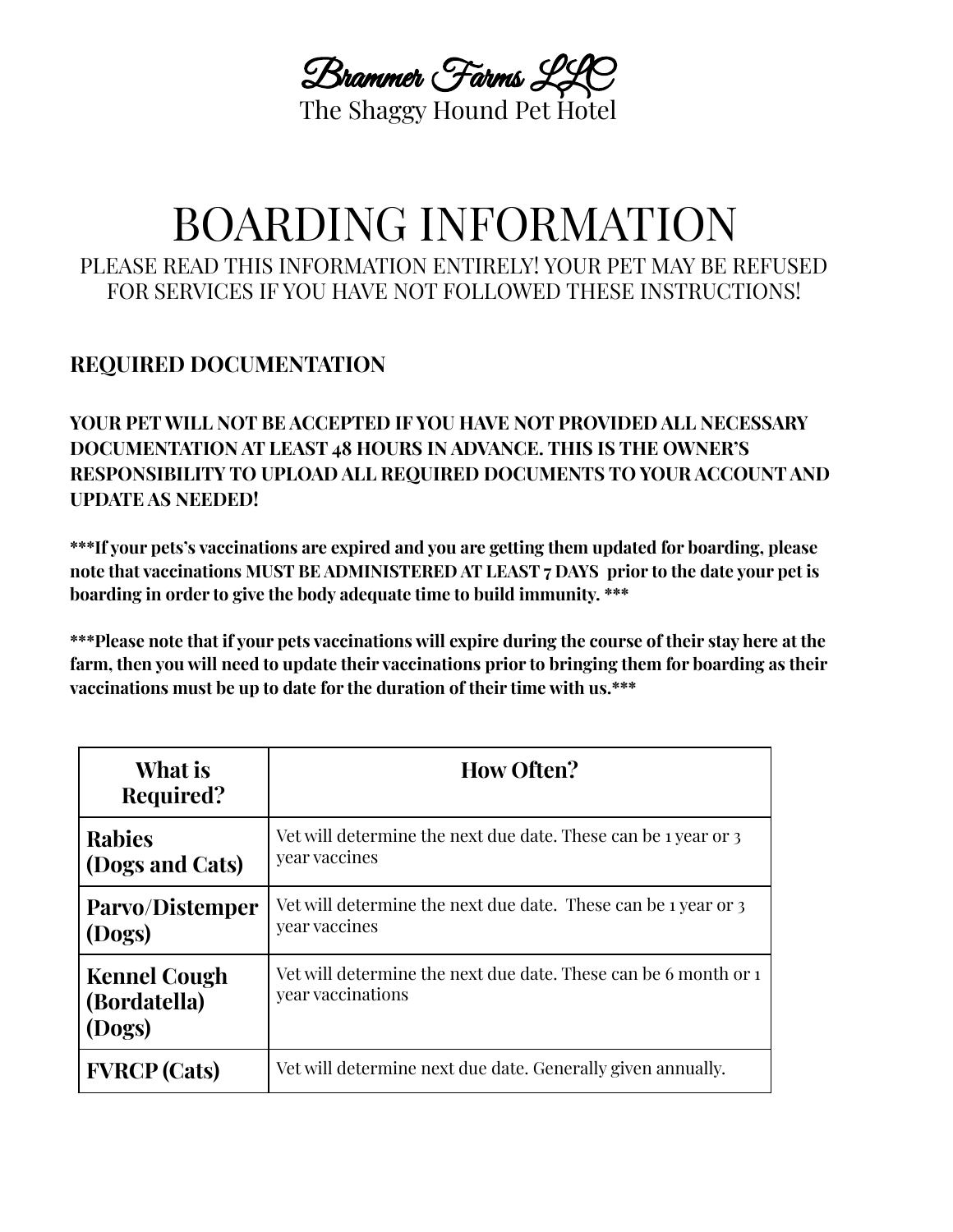| <b>Flea/Tick</b><br><b>Preventative</b><br>(Dogs and Cats) | The type of preventative you choose will determine how often<br>it is due. Generally due monthly, however there are some that<br>are due quarterly (Bravecto) and Seresto collars last 8 months.<br>You must provide a photo of your <b>RECEIPT</b> or<br><b>PRESCRIPTION LABEL</b> showing the date of purchase and how<br>many months supply you received. WE DO NOT ACCEPT OFF<br>BRANDS! Only NAME BRAND preventatives. OTC brands we<br>accept are Advantage, Advantix, Frontline and Soresto. We will<br>accept any prescription brand preventative prescribed by your<br>vet. Must have CURRENT receipt or prescription label. No<br>exceptions! |
|------------------------------------------------------------|---------------------------------------------------------------------------------------------------------------------------------------------------------------------------------------------------------------------------------------------------------------------------------------------------------------------------------------------------------------------------------------------------------------------------------------------------------------------------------------------------------------------------------------------------------------------------------------------------------------------------------------------------------|
|                                                            |                                                                                                                                                                                                                                                                                                                                                                                                                                                                                                                                                                                                                                                         |

All dogs/cats must be current on **Vaccinations** and **Flea/Tick preventative** during their stay. Please make sure you have an official proof of vaccination from your VETERINARIAN'S office and it MUST SHOW THE NEXT DUE DATE OF EACH VACCINATION. Oftentimes, this information is found under the "Reminder" section of your report/receipts from your vet. The proof of vaccination MUST show the **name of your veterinary clinic**, **your dog's name and identifying information, the vaccinations received and their next due date.** If you do not have this on hand, it is your responsibility to contact your veterinarian and obtain a copy. Once you have the documentation in front of you, simply take a clear photo of it with your phone and then upload it to your online account by clicking "upload file". Note: when uploading documents, you must wait for the photos to upload and then you will get a checkmark indicating that the upload is complete.

All dogs/cats MUST be on a flea/tick preventative. **To provide proof of this, we require that you upload a photo of your receipt showing the item, the date purchased and the package indicating how many months supply it is OR a photo of the Rx label on the box showing the date prescribed/sold to you and how many months supply was provided.** If your pet has not been on a flea/tick preventative and they will be boarding in less than 48 hours, then you should give them a dose of **Capstar** to kill any existing fleas/ticks **AND** also start them on a separate monthly preventative. If your dog is found to have fleas, we will treat them with a flea/tick bath and you will be charged an additional \$50 fee for treatment and removal of flea/ticks. We take flea/tick prevention very seriously, so for the sake of keeping our facility flea/tick free and for the health and safety of your pet and everyone else's, we only accept quality, NAME BRAND preventatives. WE DO NOT ACCEPT OFF BRANDS! OTC brands we accept are Advantage, Advantix, Frontline and Soresto. We will accept any prescription brand preventative prescribed by your vet. We encourage you to talk with your vet to decide what method would be best for your pet. Must have CURRENT receipt or prescription label. Please note that heartworm prevention is NOT the same thing as flea/tick preventative. **Please note, there are NO exceptions to this requirement.**

## **"Pup"dates (Updates) While You Are Away**

We are happy to keep you updated periodically on how your pet is doing while you're away. While we try to take photos daily and post to Facebook, realistically we may not get a photo of every dog every day, especially during peak times. If you would like to check on your pet during their stay, you may text us at (256)654-0663 and request an update. We ask that you limit your requests for updates to once per 24 hours at the most as sometimes we have several boarding dogs and many updates to send each day.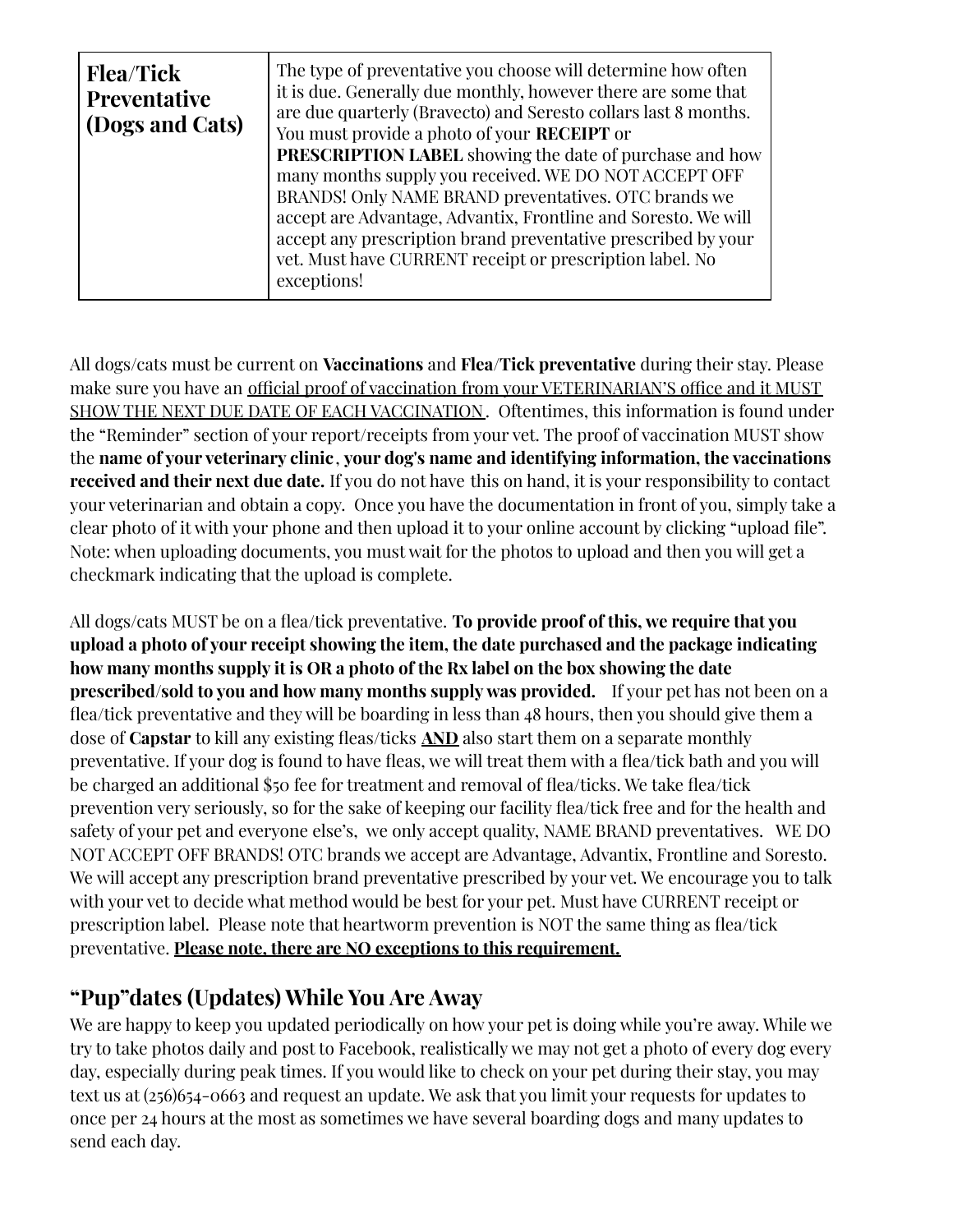### **WHAT TO SEND WITH YOUR DOG**

| Do's                                                                                                                                                                                                                                                                                                                                                                                                                                                                                                                                                 | Dont's                                                                                                                                                                               |  |
|------------------------------------------------------------------------------------------------------------------------------------------------------------------------------------------------------------------------------------------------------------------------------------------------------------------------------------------------------------------------------------------------------------------------------------------------------------------------------------------------------------------------------------------------------|--------------------------------------------------------------------------------------------------------------------------------------------------------------------------------------|--|
| <b>FOOD</b>                                                                                                                                                                                                                                                                                                                                                                                                                                                                                                                                          | <b>FOOD</b>                                                                                                                                                                          |  |
| Do send your pet's food in a HARD, SEALED<br>PLASTIC CONTAINER with their NAME AND<br>FEEDING INSTRUCTIONS written on it. If you<br>have more than one dog boarding, you may<br>send one container for both dogs as long as<br>they are the same size dogs. If one is large and<br>one is small then they will likely be housed in<br>separate rooms so please send two separate<br>containers in that case. You may send wet food<br>if it is normally part of your dog's diet. Please<br>label each can with your name and send plastic<br>spoons. | NO plastic bags<br>NO bags of dog food<br>NO containers that have lids that easily pop off<br>or do not seal.<br>NO canned/wet food if it is not typically part of<br>your dogs diet |  |
| <b>BELONGINGS</b>                                                                                                                                                                                                                                                                                                                                                                                                                                                                                                                                    | <b>BELONGINGS</b>                                                                                                                                                                    |  |
| You may send (1) one toy for your pet to have in<br>their individual kennel. Please don't send<br>anything that you would be terribly upset about<br>if it gets destroyed.<br>You may send bones or chews for your dogs to<br>have throughout their stay as long as they are<br>completely digestible (no rawhide) and do not<br>pose a choking hazard.                                                                                                                                                                                              | Do NOT send blankets<br>Do NOT send dog beds<br>Do NOT send food or water bowls<br>Do NOT send more than one toy                                                                     |  |
| Please take your leash home with you                                                                                                                                                                                                                                                                                                                                                                                                                                                                                                                 |                                                                                                                                                                                      |  |

- Please send your dog's food in a sealed, hard, plastic container with their **NAME and FEEDING INSTRUCTIONS written on it**.
- Please include a scoop/cup for measuring your dog's food.
- If your dog eats **canned/wet food** please label each can with your pets name. Please send pop top lids or include necessary can opener and plastic lids for cans. Please also include disposable plastic spoons along with can food. DO NOT SEND WET/CANNED FOOD FOR YOUR PET IF IT IS NOT PART OF THEIR NORMAL DIET. THIS WILL CAUSE AN UPSET TUMMY!
- We are able to accommodate any food or treat that may require refrigeration including raw feeding and homemade meals.
- Do **NOT** send your dog's food in ziplock bags. It is not necessary to pre-measure and bag your pets meals.
- Please do **NOT** send food or water bowls.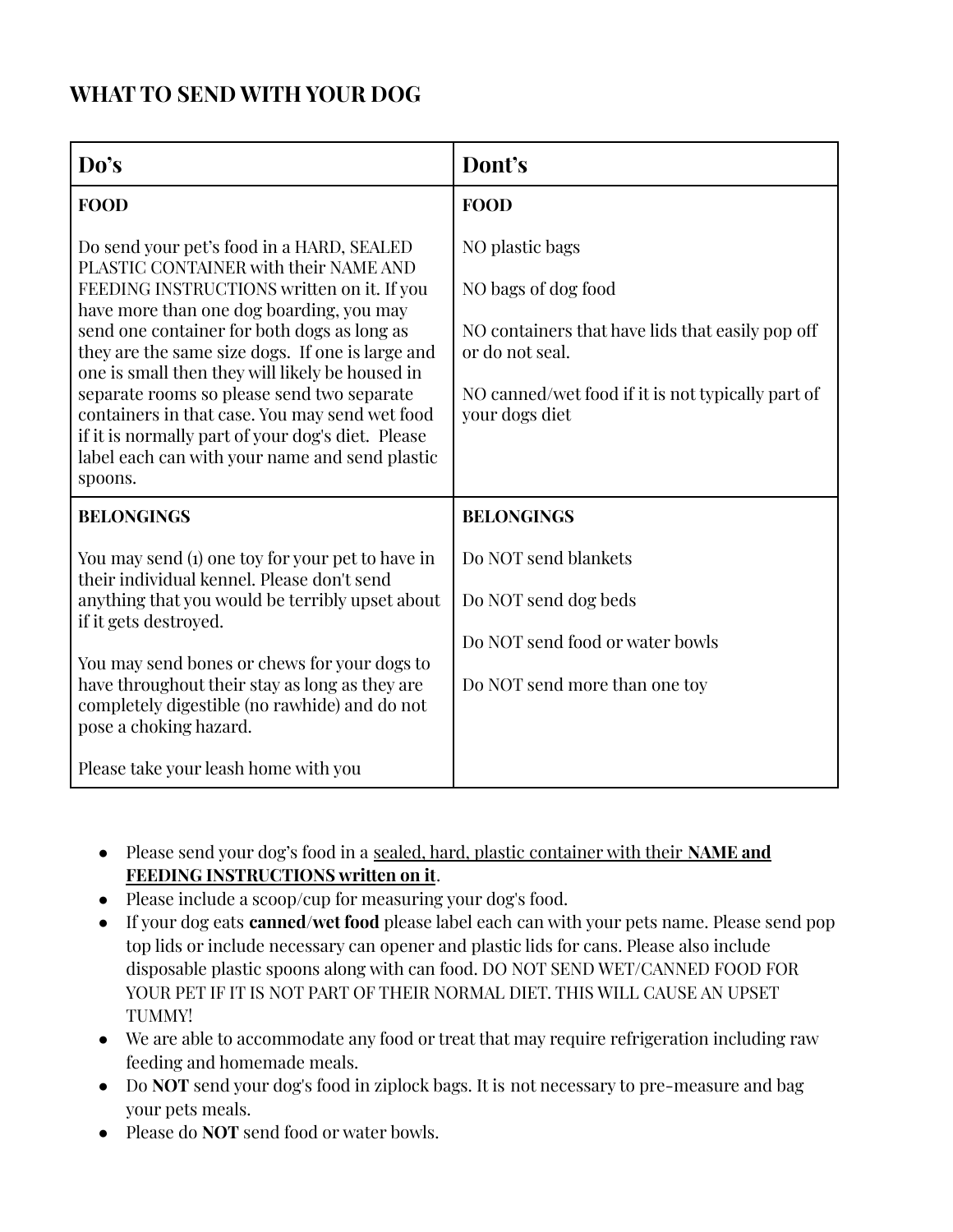- Please **DO** send more food than you think your dog may need in case you are delayed in picking your dog up for some reason or in case we have to replace a meal due to being spilled, etc. It's always better to have too much rather than not enough.
- If your dog runs out of food while they are with us, we will gladly pick up more food for you for an additional \$15 fee plus the cost of food.
- We are glad to administer any medications that your pet may require. **Please be sure to include any aids required to get your pet to take their medication such as pill pockets, cheese, peanut butter & spoons, etc.**
- You may send one (1) toy for your pet to have in their individual kennel. Despite our best efforts, sometimes toys get torn up so please do not send anything that you will be upset over if it gets destroyed.
- Please **DO NOT** send beds or blankets due to the risk of causing intestinal obstruction if a dog were to tear it up and ingest it.
- You may send treats or chews for us to give your pet when they are in their kennel as long as they are fully digestible and do not cause a choking hazard.
- All of our kennels include comfortable Kuranda cots for the dogs to sleep on and stainless steel food and water bowls. Our kennels are heated/cooled and kept at a comfortable temperature for the dogs.

#### **Do's Dont's FOOD** Do send your pet's food in a HARD, SEALED PLASTIC CONTAINER with their NAME AND FEEDING INSTRUCTIONS written on it. If you have more than one cat boarding, you may send one container for cats as long as they eat the same food. You may send wet food for your cat if that is their usual food. Please label each can with your name. **FOOD** • NO plastic bags • NO bags of cat food • NO containers that have lids that easily pop off or do not seal. NO canned/wet food if it is not typically part of your cats diet **BELONGINGS** You may send (1) one toy for your pet to have in their individual kennel. Please don't send anything that you would be terribly upset about if it gets destroyed. Please bring your cat in a carrier for safety reasons. Please send a container of your cat's familiar cat litter with them to our facility. Put your name on the container. **BELONGINGS** ● Do NOT send blankets ● Do NOT send beds ● Do NOT send food or water bowls • Do NOT send more than one toy

# **WHAT TO SEND WITH YOUR CAT**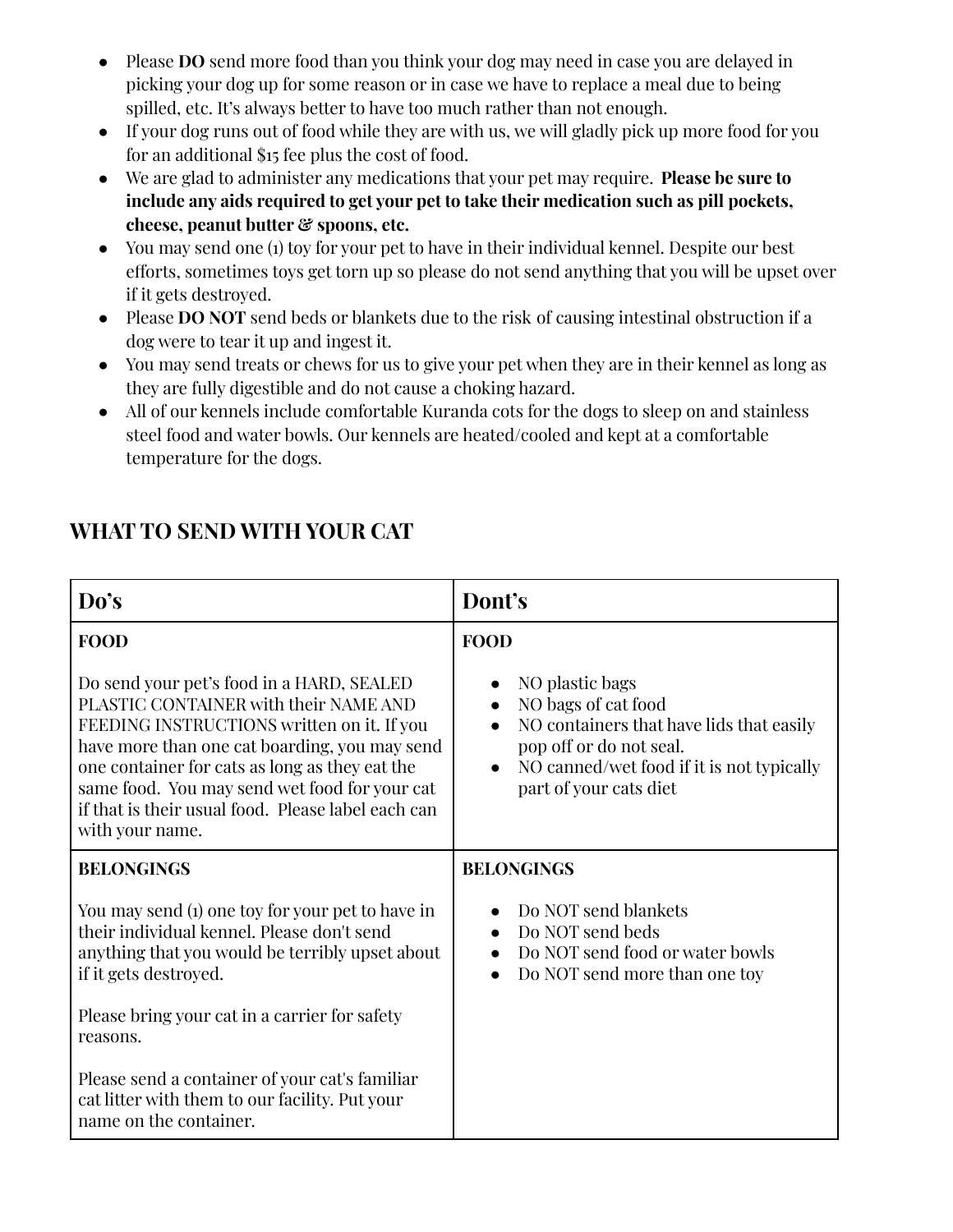- Please send your cat's food in a sealed, hard, plastic container with their **NAME and FEEDING INSTRUCTIONS written on it**.
- Please include a scoop/cup for measuring your cat's food.
- If your cat eats **canned/wet food** please label each can with your pets name. Please send pop top lids or include necessary can opener and plastic lids for cans. Please also include disposable plastic spoons along with can food. DO NOT SEND WET/CANNED FOOD FOR YOUR PET IF IT IS NOT PART OF THEIR NORMAL DIET. THIS WILL CAUSE AN UPSET TUMMY!
- We are able to accommodate any food or treat that may require refrigeration including raw feeding and homemade meals.
- Do **NOT** send your cat's food in ziplock bags. It is not necessary to pre-measure and bag your pets meals.
- Please do **NOT** send food or water bowls.
- Please **DO** send more food than you think your cat may need in case you are delayed in picking your cat up for some reason or in case we have to replace a meal due to being spilled, etc. It's always better to have too much rather than not enough.
- If your cat runs out of food while they are with us, we will gladly pick up more food for you for an additional \$15 fee plus the cost of food.
- We are glad to administer any medications that your pet may require. **Please be sure to include any aids required to get your pet to take their medication such as pill pockets, cheese, peanut butter & spoons, etc.**
- You may send one (1) toy for your pet to have in their individual kennel. Despite our best efforts, sometimes toys get torn up so please do not send anything that you will be upset over if it gets destroyed.
- Please **DO NOT** send beds or blankets.
- You may send treats or chews for us to give your pet when they are in their kennel as long as they are fully digestible and do not cause a choking hazard.

| <b>Type of Service</b>                       | <b>First Pet</b><br><b>Standard/Peak Rates</b>                            | <b>Each Additional Pet</b>                                                   | <b>Non-Refundable</b><br><b>Deposit</b> |
|----------------------------------------------|---------------------------------------------------------------------------|------------------------------------------------------------------------------|-----------------------------------------|
| <b>Canine (Dog)</b><br><b>Boarding</b>       | \$30-standard rate<br>(Mon-Thurs)<br>\$36- peak rate<br>(Weekend/Holiday) | \$20-standard rate<br>(Mon-Thurs)<br>\$26- peak rate<br>(Weekend/Holiday)    | \$35                                    |
| <b>Feline (Cat) Boarding</b>                 | \$20-standard rate<br>(Mon-Thurs)<br>\$26- peak rate<br>(Weekend/Holiday) | \$15 - standard rate<br>(Mon-Thurs)<br>$21$ - peak rate<br>(Weekend/Holiday) | $\mathbb{S}35$                          |
| Daycare-Full Day (up<br>to 11 hours)         | \$22                                                                      | NA                                                                           | NA                                      |
| <b>Daycare - Half Day</b><br>(up to 6 hours) | \$18                                                                      | NA                                                                           | NA                                      |

### **Rates:**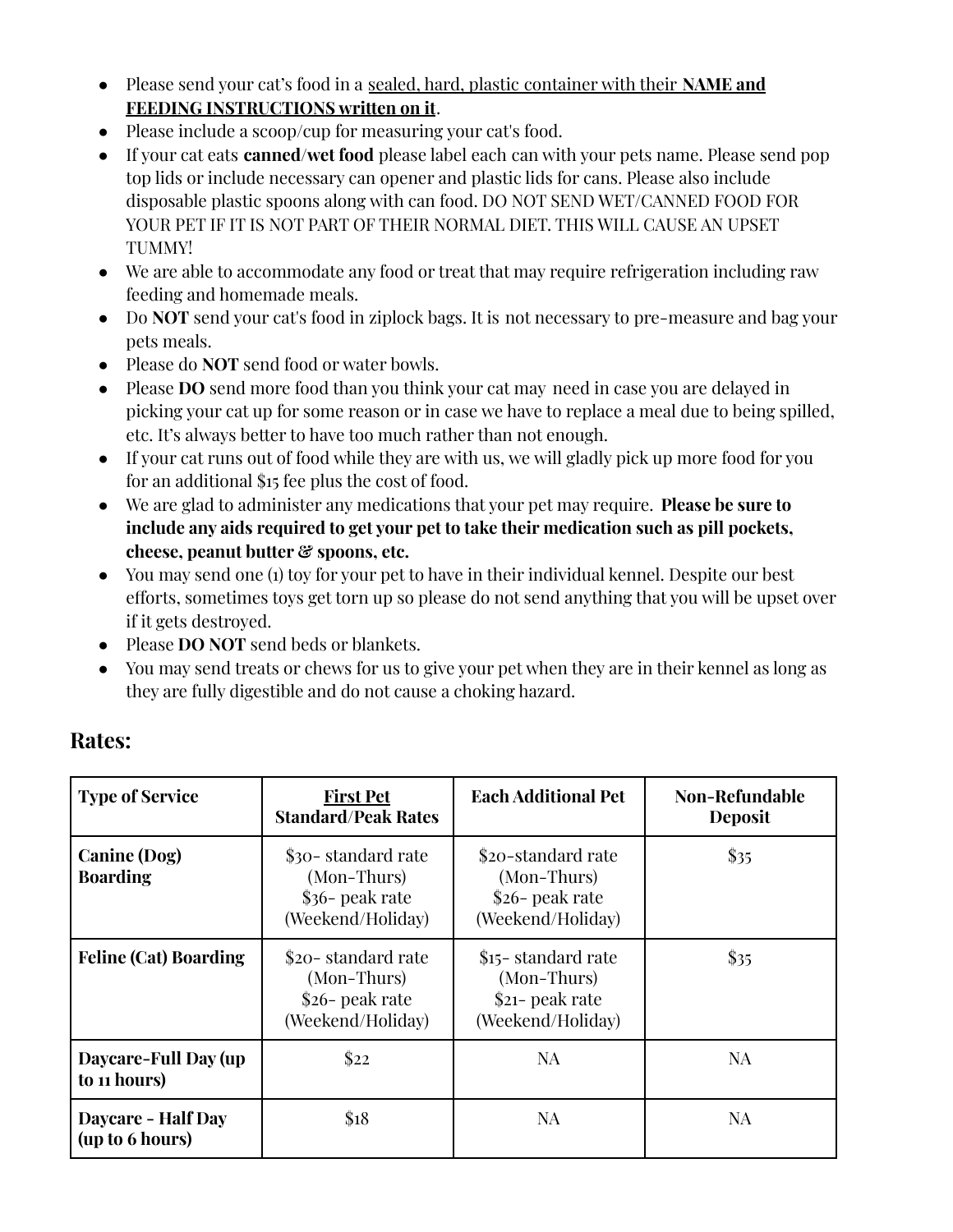\*Boarding rates are per 24 hour period. The time you check in and check out will determine your overall charges. If your dog's stay exceeds the 24 hour mark and starts a new day but will not exceed 12 hours, then you will only be charged for daycare (\$18 for up to 6 hours or \$24 for up to 12 hours per dog). If your dog's stay exceeds 12 hours past their original drop off time, then you will be charged for a full day of boarding.

#### Peak Date Pricing

#### **Monday through Thursday** are charged at **STANDARD RATES**. **Friday, Saturday and Sunday** are charged at **PEAK RATES** year round (effective 12/1/21).

#### **The following dates will also be charged as peak rates:**

| <u> January</u> - Martin Luther King Day (Friday before through Tuesday after)                |
|-----------------------------------------------------------------------------------------------|
| February - Presidents Day (Friday before through Tuesday after)                               |
| <u>March</u> – Spring Break week (Friday before through the Sunday after)                     |
| <u>April</u> - Good Friday (Thursday before through the Sunday after)                         |
| <u>May - August</u> (Friday before Memorial Day through the first full week of August)        |
| <u>September</u> - Labor Day (Friday before through Tuesday after)                            |
| <u>October</u> - Fall Break (Friday before through day after the last day of scheduled break) |
| <u>November</u> - Veterans Day - (Day before through day after)                               |
| Thanksgiving Holiday (Wednesday before through Sunday after)                                  |
| <u> December</u> - Christmas/New Years - Sunday before Christmas through January 2nd)         |

#### Discounts Offered

- "Originals" Discount 10% off boarding services for those who were our original clients before 9/1/2018 as well as for any dogs who were adopted through our rescue program.
- Stays  $7+$  days receive 10% discount off boarding rates.
- Stays 10+ days receive 10% discount off boarding rates and a free bath.
- Stays over 14 days receive an Extended Stay rate of \$18/day per dog. No other discounts apply.
- Veteran/Military Discount  $10\%$  off boarding rates. Must upload a photo of your Military ID to your online account.

### Deposit

There is a \$35 NON-REFUNDABLE, NON-TRANSFERABLE deposit required on all bookings. A more substantial deposit may be required on larger bookings. If you cancel your booking for ANY reason, your deposit will be forfeited. If you keep your booking as scheduled, your deposit will be applied to your overall charges for your pet's stay. If you need to reschedule your booking dates and do so within four (4) days of your reservation dates, then we will gladly transfer your deposit. Any changes made within four (4) days of your reservation dates will require a new booking deposit. Your deposit should be paid within 48 hours of receiving your booking confirmation or your booking may be canceled. **Please add a credit/debit card to your account and your deposit will be charged to your account after confirmation of your booking.**

### Editing Existing Reservations:

Occasionally, clients find that they need to make adjustments to their boarding reservations. Please do NOT cancel your existing booking and place another booking because you need to make a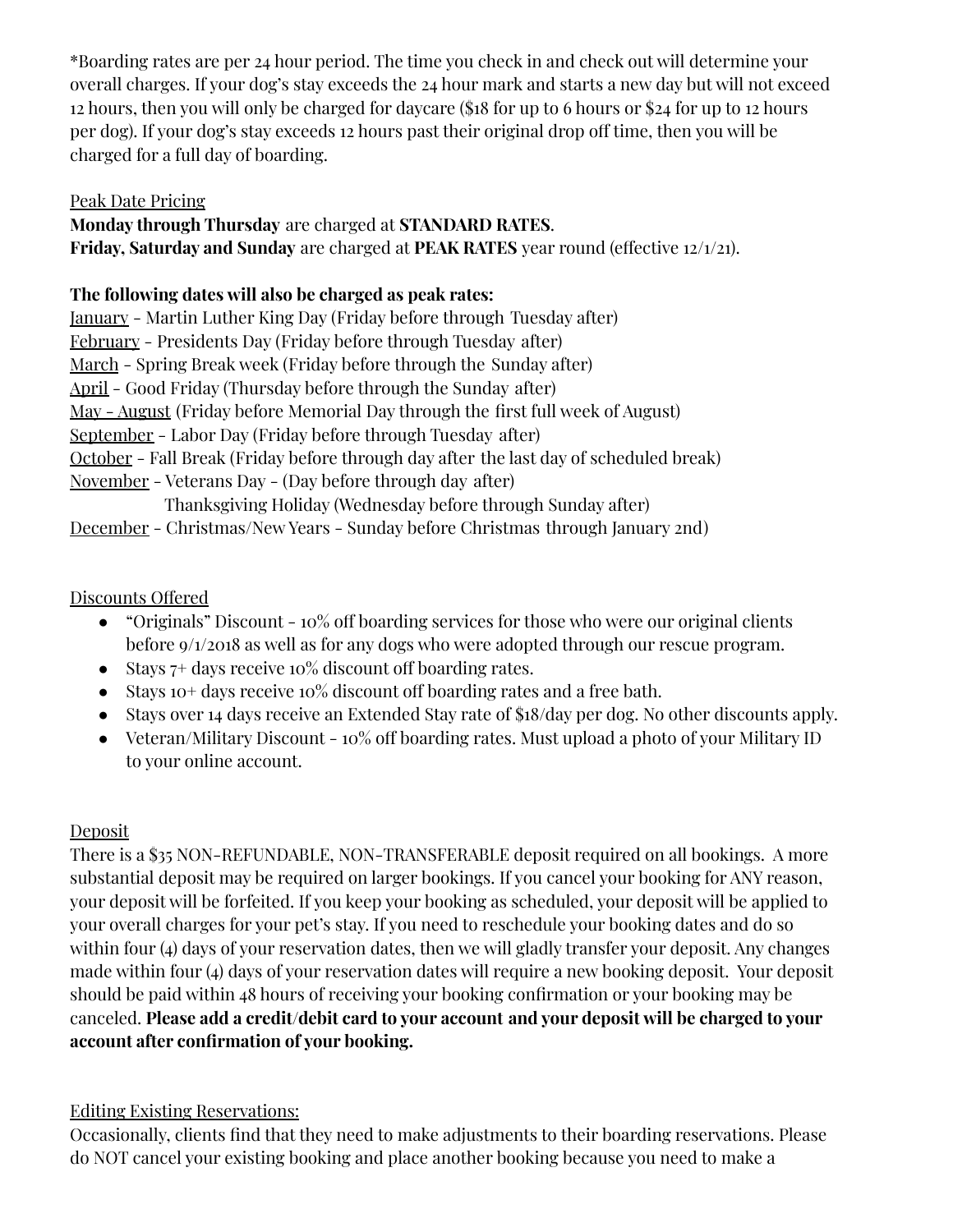change. Doing so will result in you losing your booking deposit. If you need to make changes to your existing reservation, please submit a request through the client portal with your request and we will gladly update your booking. Changes to your drop-off or pick-up dates that are made more than four (4) days in advance from your reservation start date will be honored and overall price adjusted. Changes made with less than four (4) days notice will be charged for the dates of original reservation if cost is more than actual dates of stay.

#### How to Book

To request boarding dates, you may click the "Book Now" button on either our Facebook page (search Brammer Farms LLC: The Shaggy Hound Pet Hotel) or website ( [www.brammerfarmsllc.com](http://www.brammerfarmsllc.com) ). You may also download the Gingr Pet Portal through your App Store. This will take you to our online booking site where you will set up an account for you and your pet. Be sure to review and sign our **Terms and Conditions** in your online account. You must also save a credit/debit card to your profile which will be used to process charges for your booking deposit as well as for check out after any services. Once you have done your initial account set up, anytime you need to book boarding dates you can simply sign in and request dates. When signed in to your account, you can view future reservations, update information about your pet, upload required documentation, etc. It is suggested that you book your boarding dates as far in advance as possible to ensure availability. Holidays and peak vacation times do book up quickly. If we are fully booked for dates you are trying to book, we will gladly place you on a waiting list and notify you in the event of a cancellation. It is also important to note that just because the booking site allows you to submit a booking request, it doesn't always mean there is availability. Please wait to receive a confirmation email from us confirming that your booking has been approved. If you do not receive a confirmation from us **within 48 hours**, please text us at (256)654-0663.

#### Optional "Additional Services"

We do offer some additional services that you can add to your pet's booking to enhance their stay and make it a little more fun/enjoyable (if that is even possible!). Bully Sticks, Peanut Butter Kongs/Licki Mats and special treats offer an exciting addition to any stay at the farm. Meal toppers are great for picky eaters and typically work to make their meals just a little more enticing, encouraging better food consumption during their stay. Many owners choose to add a bath for their furry friend so they will be fresh and clean, ready for snuggles when they get home! For information on Transportation services to and from the farm, see the section below labeled "Transportation Services". These services can be added to your Reservation Request by clicking on the "Additional Services" tab and then clicking on the services you want to add and indicating how often and other details. The prices are per occurrence so, for example, if you add a bully stick for every day of your pets 5 day stay the total cost would be  $$4 \times 5 \text{ days} = $20$ . See next page for a list of additional services.

### **Drop-off and Pick-up of pets**

We schedule all drop-offs and pick-ups. We strive to be as accommodating to our clients as possible but also have a family and other responsibilities that require our time. **It is important to be on time for your scheduled drop-off/pick-up time** as we often have a full schedule of appointments, some of which may not be at the farm. If you see that you will be early/late please give us adequate notice so that we can assist you with scheduling a different time. If you're more than 20 minutes late for your scheduled appointment (drop off/pick up/appointment) and do not contact us to make other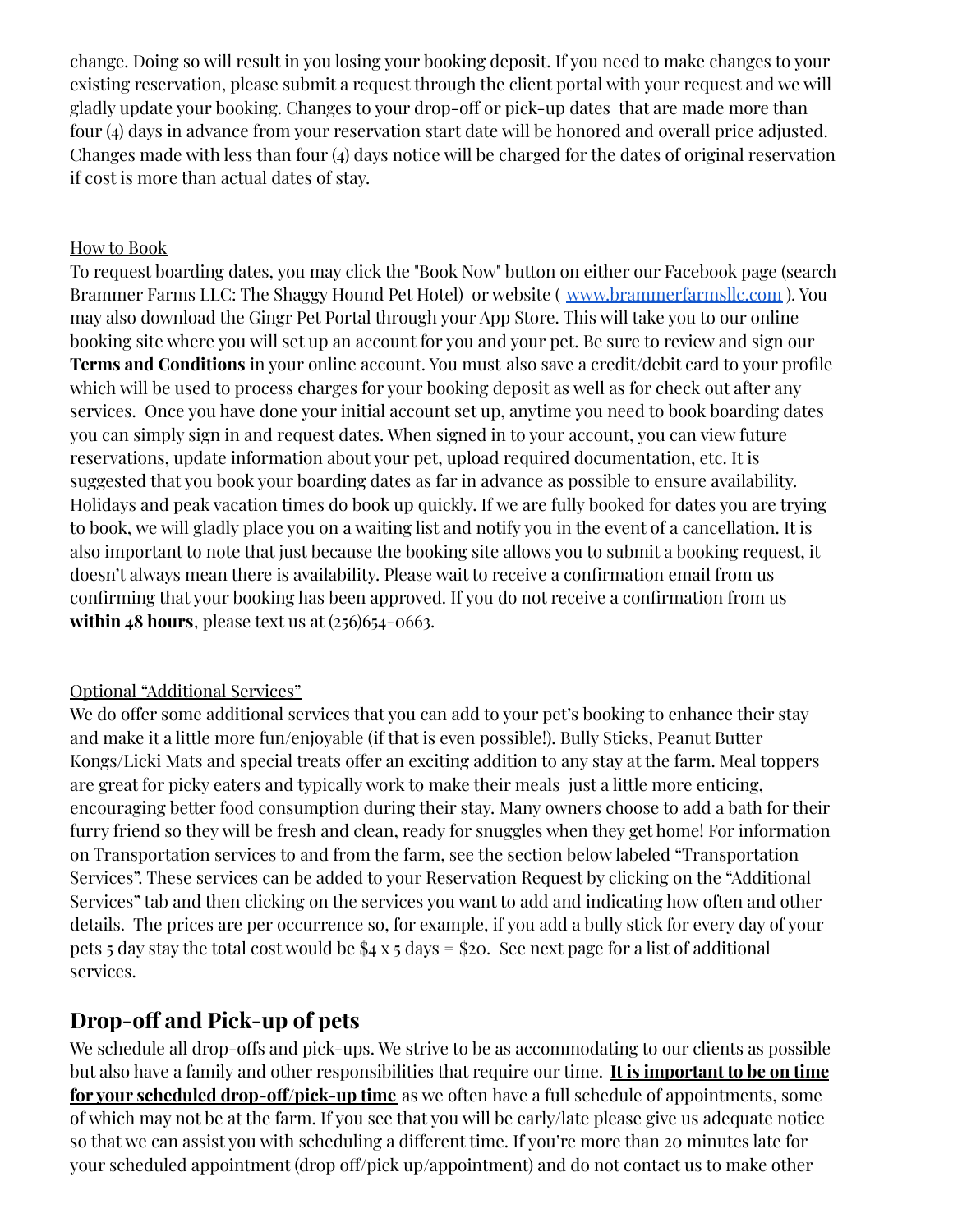arrangements, you will be charged a \$15 late fee and we cannot guarantee that someone will be available upon your arrival. If you will not be able to keep your previously scheduled time, please contact us and we will do our best to accommodate your new time request. We understand that with travel, there is often delay with traffic, flights, etc. and simply ask that you communicate any changes as soon as possible. Please understand that we may not always be able to accommodate the time you request and may have to push it out to a later time. We schedule drop-offs and pick-ups between 7am and 5:45pm.

### **Transportation Services**

If you need transportation assistance for your dog to/from the farm we do provide transportation, when available, for an additional fee. We can also assist with transportation to/from vet appointments, wedding venues, etc. Our transportation fee is a minimum \$5 fee plus \$.75/mile round trip. There is an hourly rate of \$20/hour that we stay with your pet at a location. When transporting pets, we use harnesses and tethers on most dogs but can transport in a crate if requested. Please let us know if this is a service you would like to add when you book by making a note on your booking.

# **"Pup"dates (Updates) While You Are Away**

We are happy to keep you updated periodically on how your pet is doing while you're away. While we try to take photos daily and post to Facebook, realistically we may not get a photo of every dog every day, especially during peak times. If you would like to check on your pet during their stay, you may text us at (256)654-0663 and request an update. We ask that you limit your requests for updates to once per 24 hours at the most as sometimes we have several boarding dogs and many updates to send each day.

## **Communication:**

To keep your cost as low as possible at this time, we do not have a dedicated receptionist or person to answer the phones. We are busy much of the day caring for the animals in our care, grooming, bathing, and training and cannot answer the phone. We have an amazing, intuitive online booking system to make it as easy as possible for our clients to handle uploading their documents and requesting reservations independently with ease. We ask that you please request services through the online booking system rather than texting or calling. Please note that grooming and training may be REQUESTED and we will contact you when we have availability. The **best way to communicate with us is via text message**. This is for a number of reasons including 1) we are generally not in a position to be able to safely stop and answer the phone. The health and safety of the pets in our care are our top priority, 2) we receive a LOT of information each day from multiple people regarding multiple dogs. As you can imagine, it's easy to confuse information about different dogs and different owners. I prefer written communication because it allows me to go back and review the information you have shared with me about your pet at a later time so that it's not forgotten or confused with other clients. If you read this far, congratulations! You've earned a \$5 discount (one time use) for following instructions and fully reading the boarding information sheet. (Shh, please don't give this away by telling others). Please text the words "I love Brammer Farms" along with your first and last name to (256)654-0663 to receive your discount on your next stay. Please send a text message with your information or questions and we will be glad to respond as soon as time allows. If you want to make us aware of special information about your pet, the best way to do that is by updating your pets online account so that all staff who are caring for your pet can view the information you have shared. If you are absolutely unable to text, then email [\(brammerfarm@gmail.com](mailto:brammerfarm@gmail.com)) would be my next preference followed by calling and leaving a detailed